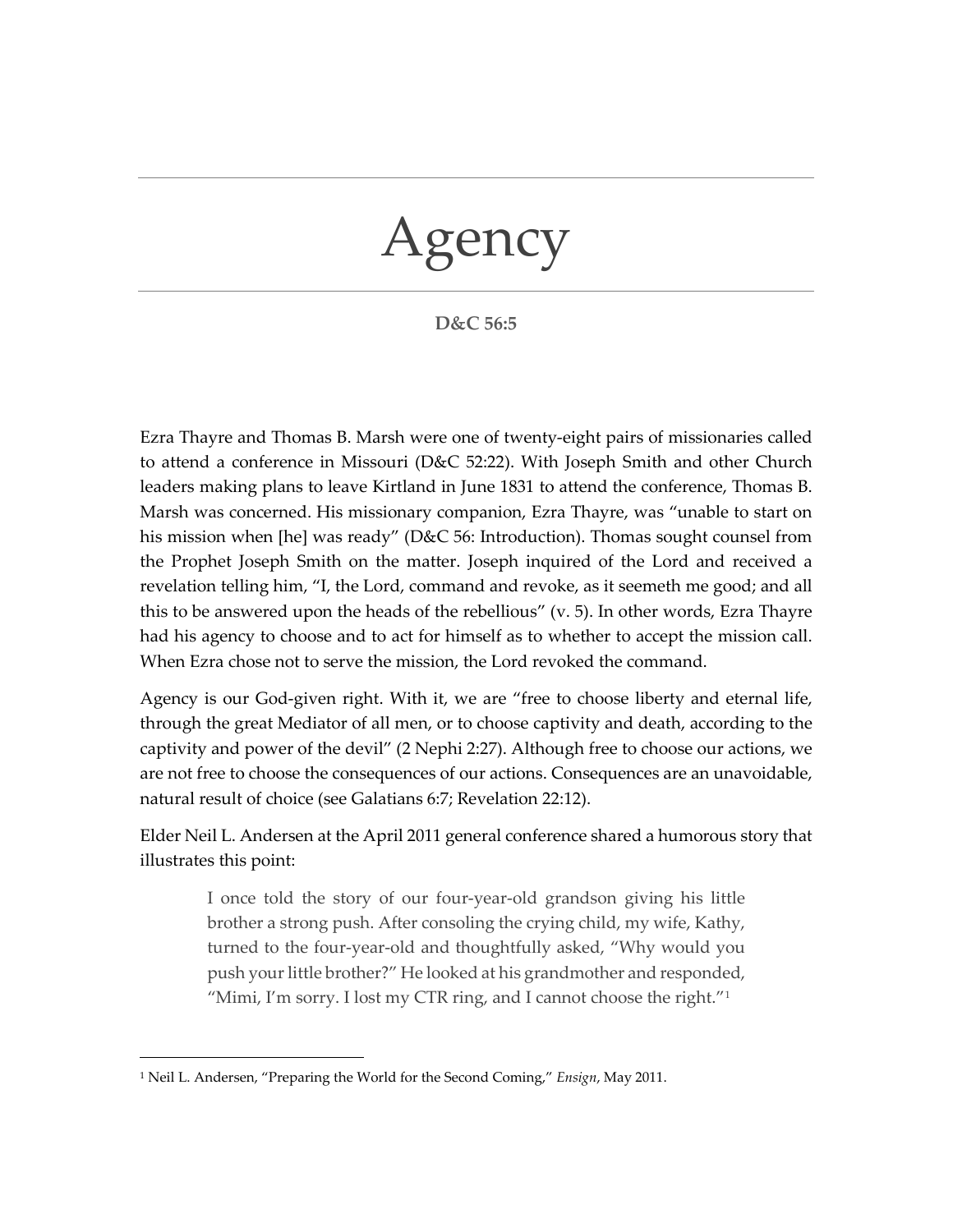Choice and consequence are as complementary as agency and accountability. They cannot be separated. Elder Donald L. Hallstrom in his October 2007 general conference address spoke of the complementary nature of agency and accountability by sharing a family story:

When our oldest child (who is now a father of three and sits in this priesthood congregation this evening) was 11 years of age, he was given an assignment, along with the other sixth graders of his school, to submit his favorite [family](http://www.mormon.org/values/family) recipe. As its contribution to a large spring fair, the sixth grade was producing a cookbook that would be distributed throughout the community. When the teacher announced the project and a deadline of a week from Friday, our son Brett immediately concluded there was plenty of time later to get the job done and dismissed it from his mind. Early the next week, when the teacher reminded the students of the Friday deadline, Brett decided he could easily complete the required task on Thursday night and until then he could occupy himself with other more enjoyable matters.

On the appointed Friday morning, the teacher directed the students to pass their recipes to the front of the class. Brett's procrastination had caused him to forget the assignment and be completely unprepared. Flustered, he turned to a fellow student seated nearby and confessed his problem. Trying to be helpful, the classmate said, "I brought an extra recipe. If you want, use one of mine." Brett quickly grabbed the recipe, wrote his name on it, and turned it in, feeling he had escaped any consequences related to his lack of preparation.

One evening several weeks later, I arrived home from work to freshen up before going to my evening Church meetings. A few days prior, I had been called as a stake president after serving several years as a bishop. We were somewhat known in our community as members of the Church who tried to live the tenets of our religion. "There's something you need to see," my wife, Diane, said as I walked through the door. She handed me a bound book with a page marked. Glancing at the cover, titled *Noelani School's Favorites—1985,* I turned to the identified page and read, "Hallstrom Family, Favorite Recipe—Bacardi Rum Cake."

Elder Hallstrom concluded his remarks by sharing, "Many of us place ourselves in circumstances far more consequential than embarrassment